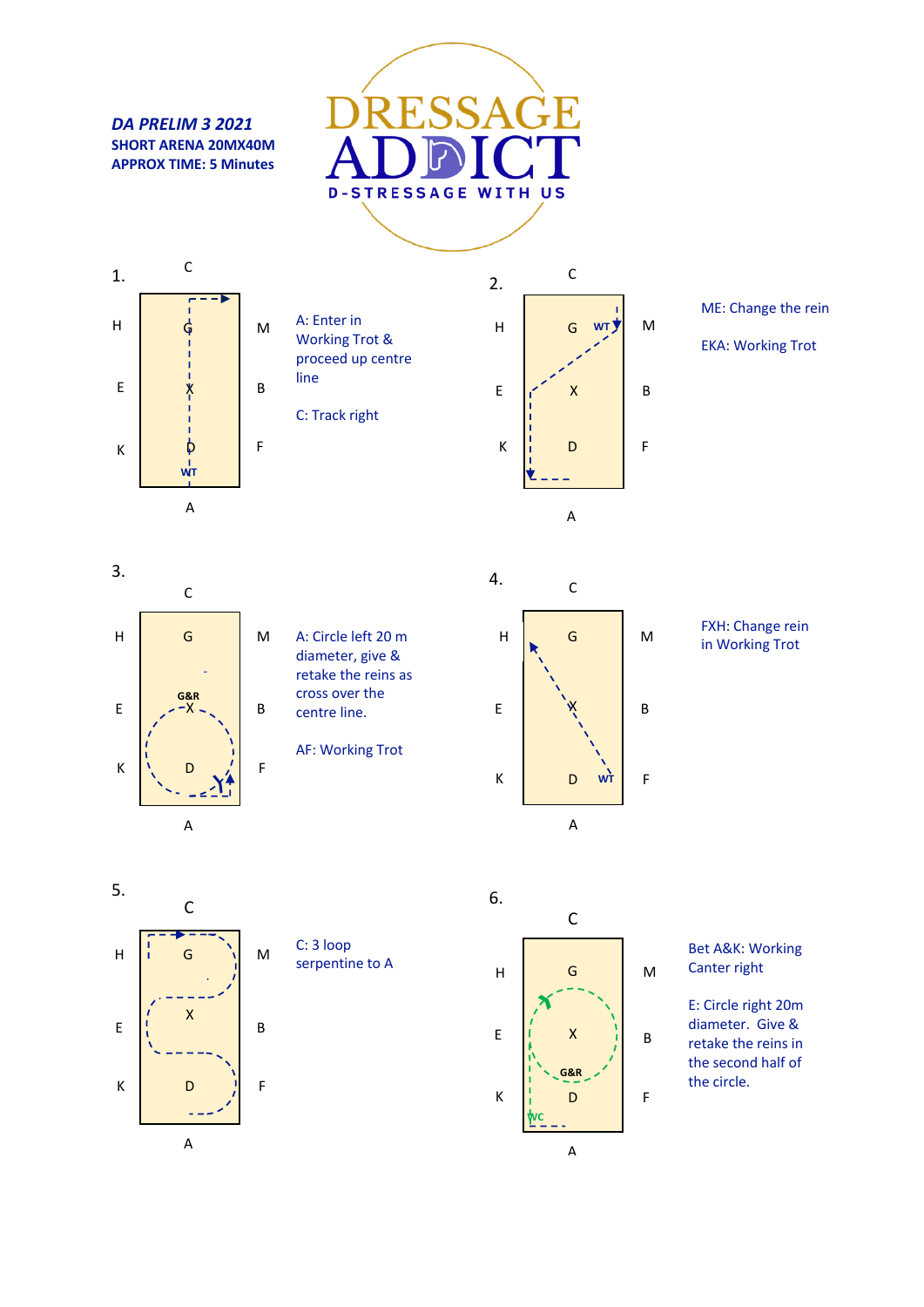

ME: Change rein in Working Trot

EK: Working Trot

H E K M B F G D C

A

**WC**

Bet K&A: Working Canter left. AFB: Working **Canter** 



## B: Circle left 20m diameter

BMC: Working Canter

11.

9.



12.  $\mathsf{\acute{X}}$ C H E K A M B F G D

E: Half 10m circle left to X

X: Half 10m circle right to B

This document is published by JoBo Ltd trading as Dressage Addict. All rights reserved.

No part of this publication may be reproduced, stored in a retrieval system or transmitted in any form or by any method without prior permission of

Dressage Addict.

Email: office@dressageaddict.co.uk